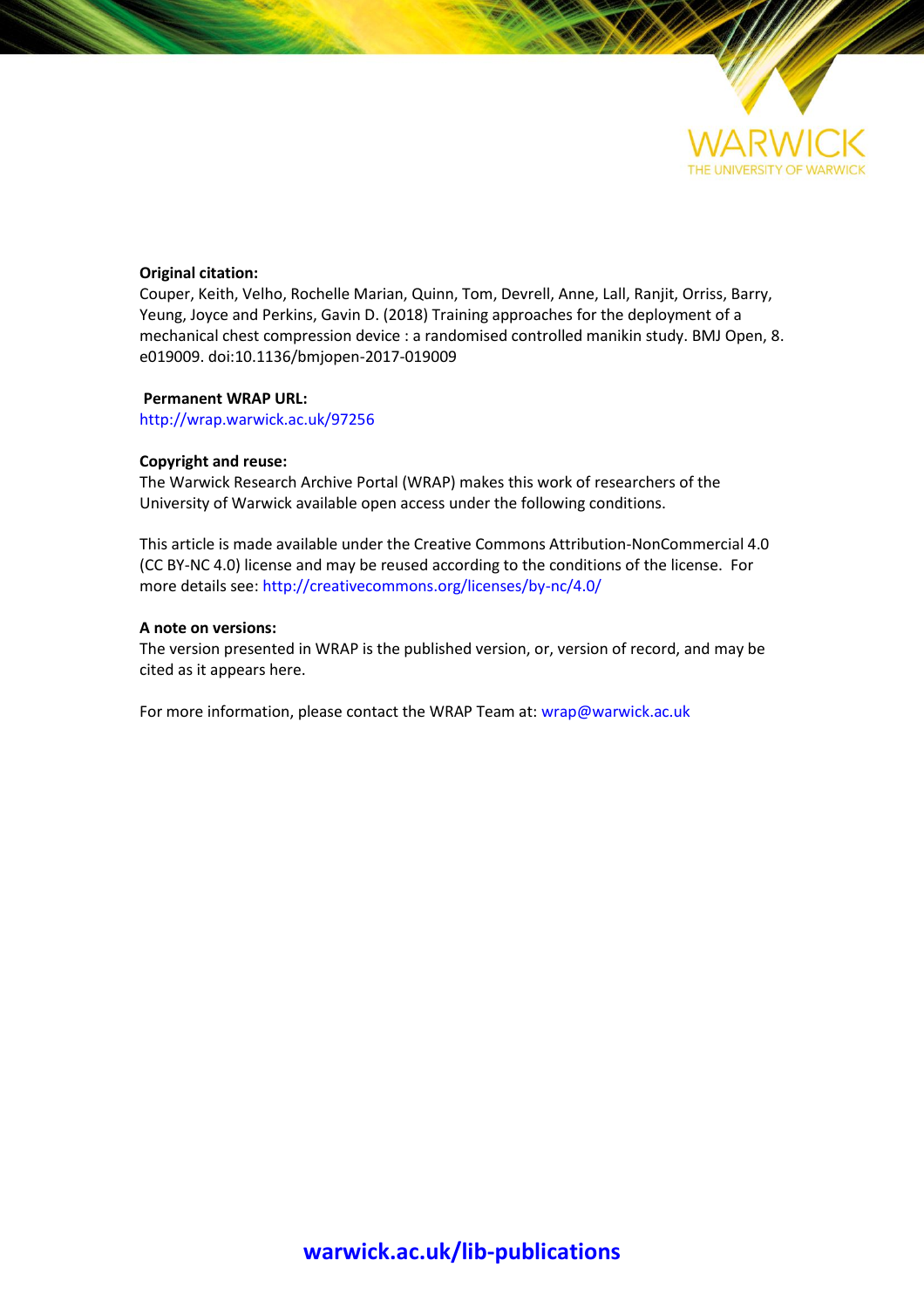# **BMJ Open Training approaches for the deployment of a mechanical chest compression device: a randomised controlled manikin study**

Keith Couper,<sup>1,2</sup> Rochelle M Velho,<sup>1,2</sup> Tom Quinn,<sup>3</sup> Anne Devrell,<sup>4</sup> Ranjit Lall,<sup>1</sup> Barry Orriss,<sup>4</sup> Joyce Yeung,<sup>1,2</sup> Gavin D Perkins<sup>1,2</sup>

#### **ABSTRACT**

**Objectives** To evaluate the effect of training strategy on team deployment of a mechanical chest compression device. Design Randomised controlled manikin trial.

Setting Large teaching hospital in the UK. Participants Twenty teams, each comprising three clinicians. Participating individuals were health professionals with intermediate or advanced resuscitation

training. Interventions Teams were randomised in a 1:1 ratio to receive either standard mechanical chest compression device training or pit-crew device training. Training interventions lasted up to 1 h. Performance was measured immediately after training in a standardised simulated cardiac arrest scenario in which teams were required to deploy a mechanical chest compression device. Primary and secondary outcome measures Primary outcome was chest compression flow fraction in the minute preceding the first mechanical chest compression. Secondary outcomes included cardiopulmonary resuscitation quality and mechanical device deployment metrics, and non-technical skill performance. Outcomes were assessed using video recordings of the test scenario. Results In relation to the primary outcome of chest compression flow fraction in the minute preceding the first mechanical chest compression, we found that pitcrew training was not superior to standard training (0.76 (95% CI 0.73 to 0.79) vs 0.77 (95% CI 0.73 to 0.82), mean difference −0.01 (95% CI −0.06 to 0.03), P=0.572). There was also no difference between groups in performance in relation to any secondary outcome.

Conclusions Pit-crew training, compared with standard training, did not improve team deployment of a mechanical chest device in a simulated cardiac arrest scenario. Trial registration number ISRCTN43049287; Pre-results.

#### **BACKGROUND**

Mechanical chest compression devices provide a method to deliver high-quality chest compressions to patients in cardiac arrest.<sup>1</sup> Despite evidence that manual chest compression delivery is often suboptimal and that high-quality chest compression

# Strengths and limitations of this study

- ► This is the first randomised controlled study to investigate the effect of pit-crew training, compared with standard training, in the clinical area of cardiac arrest.
- ► This was a manikin study, such that it is unknown to what extent the findings can be reliably generalised to the clinical cardiac arrest setting.
- ► Outcomes were measured immediately after the training intervention, such that we did not investigate the long-term effect of each training intervention.

delivery is associated with improved survival, randomised controlled trials in out-of-hospital cardiac arrest (OHCA) have found that use of a mechanical chest compression device is not superior to manual chest compressions in relation to patient outcome. $2-5$  In contrast, very low quality evidence from in-hospital cardiac arrest (IHCA) suggests that use of devices may be associated with improved patient outcome.<sup>[6](#page-7-2)</sup>

The key risk associated with use of mechanical chest compression devices is the pause in chest compressions associated with their deployment.<sup>[1](#page-7-0)</sup> In the LINC randomised controlled trial of the use of mechanical chest compression devices in OHCA, a substudy found that the median chest compression pause associated with device deployment was  $36.0 s$  (IQR 19.5–45.5).<sup>7</sup> Such pauses are associated with a reduction in coronary pressure during the early part of a cardiac arrest and may therefore offset the potential benefit of improved chest compression delivery associated with devices.<sup>8</sup>

Training as a team may be an effective strategy to optimise the delivery of care that is usually provided by a clinical team.<sup>[9](#page-7-5)</sup> Pit-crew resuscitation describes a concept where clinicians in a team act in a predetermined

**To cite:** Couper K, Velho RM, Quinn T, *et al*. Training approaches for the deployment of a mechanical chest compression device: a randomised controlled manikin study. *BMJ Open* 2018;8:e019009. doi:10.1136/ bmjopen-2017-019009

► Prepublication history and additional material for this paper are available online. To view these files, please visit the journal online [\(http://dx.doi.](http://dx.doi.org/10.1136/bmjopen-2017-019009) [org/10.1136/bmjopen-2017-](http://dx.doi.org/10.1136/bmjopen-2017-019009) [019009\)](http://dx.doi.org/10.1136/bmjopen-2017-019009).

Received 8 August 2017 Revised 15 November 2017 Accepted 19 December 2017



<sup>1</sup>Warwick Clinical Trials Unit, University of Warwick, Coventry, UK

<sup>2</sup> Academic Department of Anaesthesia, Critical Care, Pain and Resuscitation, Heart of England NHS Foundation Trust, Birmingham, UK <sup>3</sup> Faculty of Health, Social Care and Education, Kingston University and St George's, University of London, London, UK

4 Patient and Public representative, University of Warwick, Coventry, UK

#### Correspondence to Dr Keith Couper; k.couper@warwick.ac.uk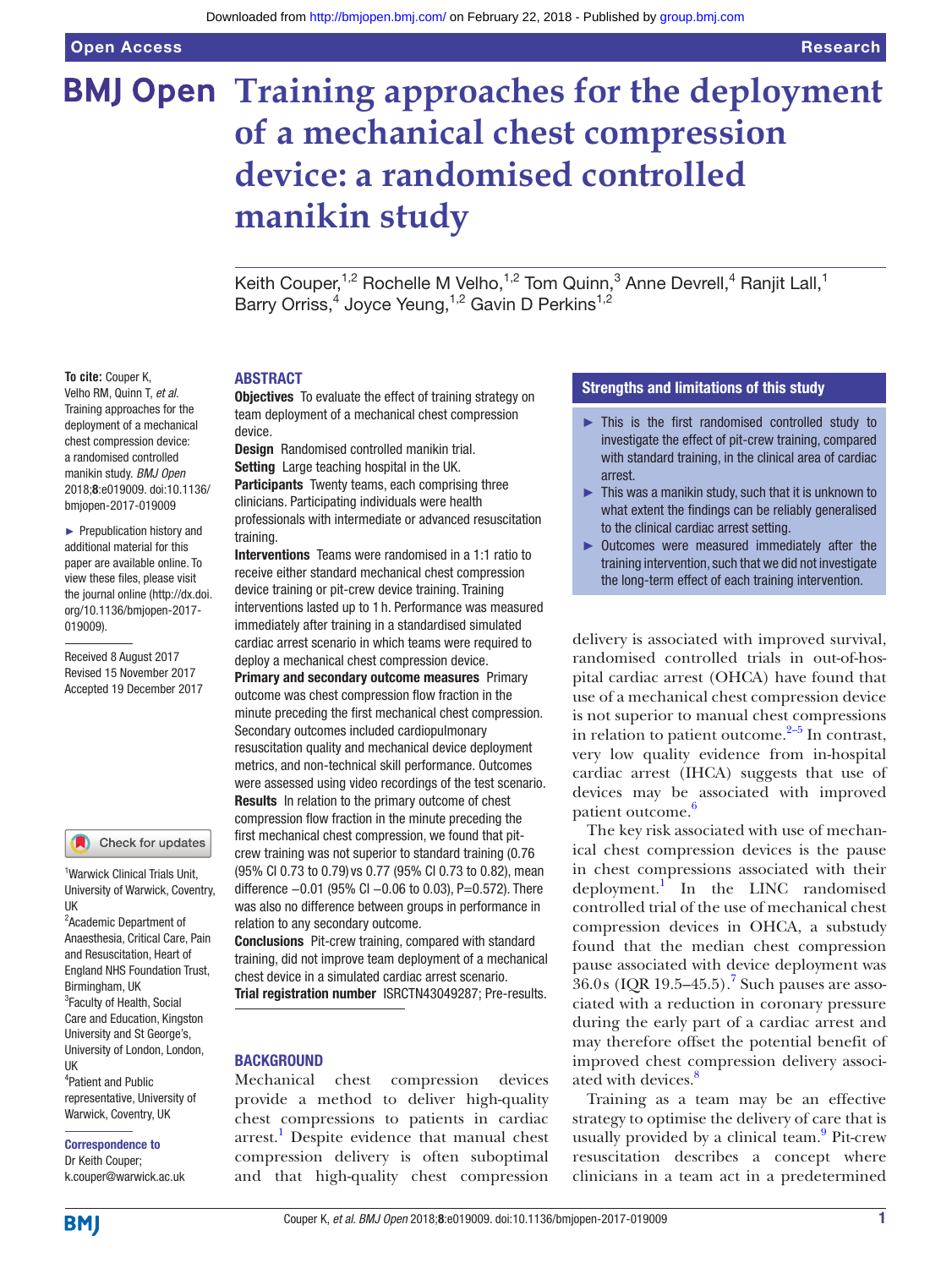way to undertake set tasks in a specific order, akin to a formula one motor racing team. In a clinical before–after quality improvement study, the use of this concept alongside other interventions was associated with a marked reduction in the pause associated with device deployment in OHCA.<sup>10</sup> However, the impact of the use of a pit-crew training approach has not, to date, been tested against other team training approaches in a randomised controlled trial.

#### **METHODS**

We conducted a randomised controlled parallel group trial to evaluate the impact of pit-crew training, compared with standard training, on mechanical chest compression deployment in a simulated cardiac arrest. The mechanical chest compression device used was the LUCAS-2 mechanical chest compression device (Jolife AB/PhysioControl, Lund, Sweden). Outcomes were evaluated through a video-recorded simulation test that was undertaken immediately after the training intervention.

All participants provided written informed consent prior to receiving any study intervention.

#### **Participants**

Teams of three clinicians were recruited to participate in the trial. To be eligible to participate, individual clinicians were required to be registered health professionals with current Immediate Life Support or Advanced Life Support (ALS) certification, and to have completed the online manufacturer's device training package. Participants were not eligible if they had an injury or disability that prevented use or handling of the device, or if they had received practical training in the use of the device in the preceding 6months.

Each team was required to be composed of three eligible clinicians, of which one was required to be an ALS-certificated provider or instructor. As such, teams were broadly reflective of the standard required of IHCA teams in the UK. $<sup>11</sup>$ </sup>

#### Study process

We advertised the study at the hospital site through posters in staff areas, emails to staff and face-to-face discussions. Staff that consented to participate in the study were asked for their availability and allocated a training slot. As such, teams were created based on convenience, in that we established teams based on individual clinician's availability to attend training at a specified time. This broadly reflects how hospital cardiac arrest teams are created in clinical practice, in that the designated team will be drawn from clinicians who have been scheduled to work a particular shift.

On attendance at the training session, the team was randomised using a simple randomisation system provided by an internet-based randomisation service, which ensured allocation concealment (Sealed Envelope, London, UK). Teams were randomly allocated in a 1:1 ratio to receive either pit-crew training or standard training. After randomisation, a researcher (KC), with experience in teaching ALS courses, immediately delivered the allocated training intervention. The team was not blinded to their allocated training intervention.

Following the training, the teams undertook a standardised manikin-based simulation test. The team acted as a hospital cardiac arrest team. The scenario, given in the SBAR format (situation, background, assessment, recommendation), described a 62-year-old male who had undergone tracheal intubation due to hypoxia secondary to a probable pulmonary embolus and who had subsequently become haemodynamically unstable leading to cardiac arrest.<sup>12</sup> During the scenario, a mechanical chest compression device arrived during the second cardiopulmonary resuscitation (CPR) cycle, and the team was required to use the device. The length of the scenario was approximately 8min (four cycles of CPR).

The simulation test was video-recorded. Two digital video recorders were used to mitigate against the risk of data loss and possible obstruction of a camera by participants.

#### Study intervention

An overview of the two training approaches, based on the TIDieR (template for intervention description and replication) framework, is included as an electronic supplement (online [supplementary tables S1 and S2\)](https://dx.doi.org/10.1136/bmjopen-2017-019009).<sup>[13](#page-7-9)</sup> Both training approaches incorporated a presentation on device deployment and use, followed by an opportunity for the team to practise these skills. Skill practice was scenario-based, with feedback following each scenario. It was anticipated that training would last approximately 45min, although teams were allowed to practice for as long as required.

The key difference between the training approaches was that teams randomised to pit-crew training received an overview of the concept and potential value of the pit-crew system in the training presentation, together with guidance on how to operationalise the pit-crew system in deploying the mechanical chest compression device. This pit-crew training system requires team members to adopt a nominated role that is associated with specific tasks, with team members trained to perform tasks in a coordinated manner. These concepts were also highlighted in feedback during practice scenarios.

In both training approaches, teams were trained to deploy the device in two stages, such that there was a pause for the deployment of the device back plate followed by the resumption of CPR and then a subsequent pause to enable deployment of the upper part of the mechanical device.

#### Outcome measures

The primary outcome was the chest compression flow fraction in the minute preceding the first mechanical chest compression. Flow fraction describes the proportion of time in which chest compressions are being delivered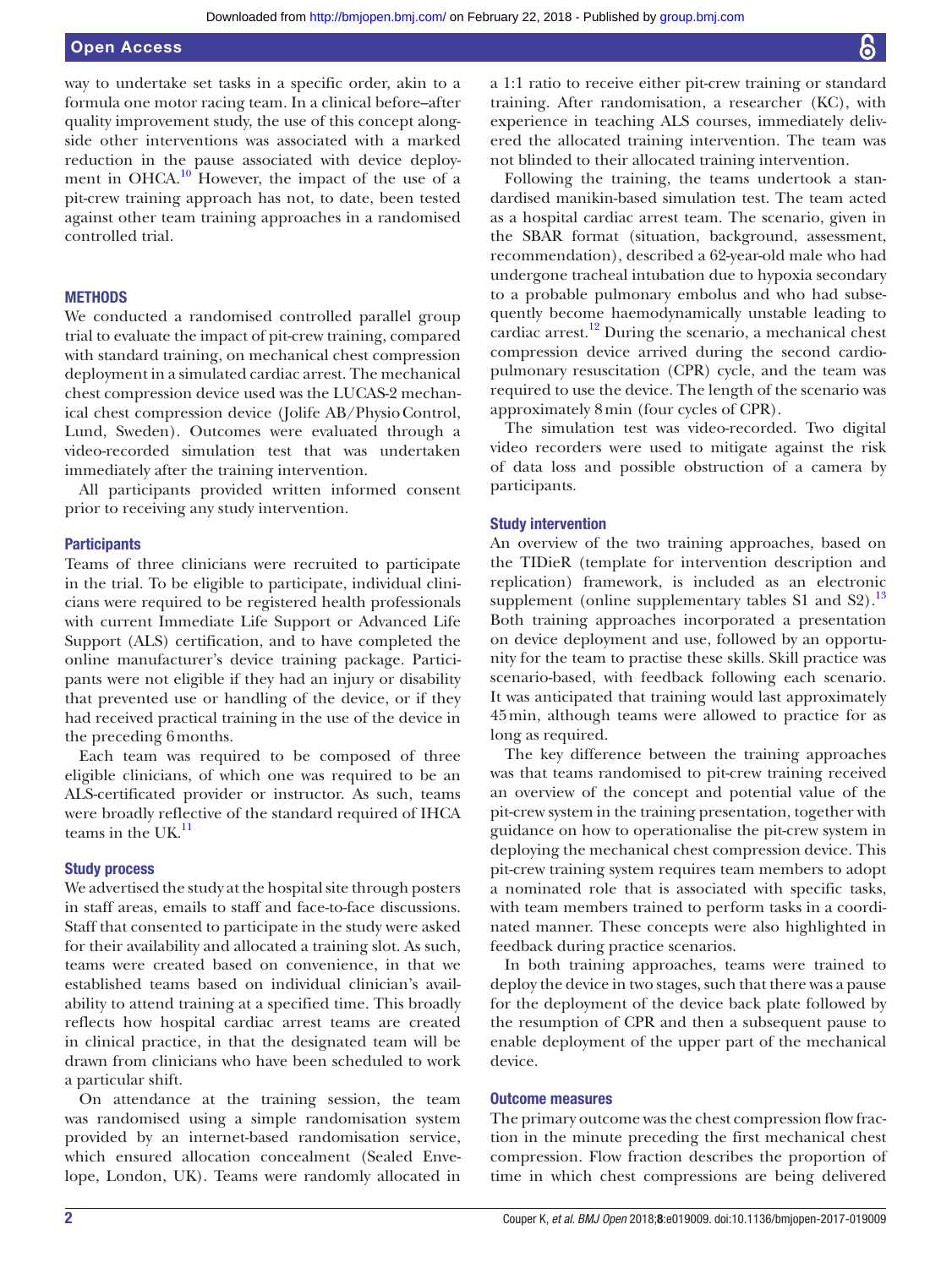



<span id="page-3-0"></span>Figure 1 Study flow diagram.

over a designated period. This specific outcome was selected as it enabled us to capture all pauses that may be attributable to device deployment.

There were a number of secondary outcome measures including chest compression flow fraction (prior to the first mechanical chest compression, following the first

<span id="page-3-1"></span>

| <b>Table 1</b> Team characteristics                                                                      |                                           |                                                  |
|----------------------------------------------------------------------------------------------------------|-------------------------------------------|--------------------------------------------------|
|                                                                                                          | <b>Pit-crew</b><br>training<br>(10 teams) | <b>Standard training</b><br>$(10 \text{ teams})$ |
| Teams with n doctors, $n$ (%)                                                                            |                                           |                                                  |
| 0                                                                                                        | 3 (30)                                    | 3(30)                                            |
| 1                                                                                                        | 5(50)                                     | 2(20)                                            |
| 2                                                                                                        | 2(20)                                     | 3(30)                                            |
| 3                                                                                                        | 0(0)                                      | 2(20)                                            |
| Teams with n Advanced Life Support instructors, n (%)                                                    |                                           |                                                  |
| 0                                                                                                        | 4 (40)                                    | 5(50)                                            |
| 1                                                                                                        | 2(20)                                     | 4 (40)                                           |
| $\mathcal{P}$                                                                                            | 3(30)                                     | 1(10)                                            |
| 3                                                                                                        | 1 (10)                                    | 0(0)                                             |
| Teams with at least<br>one member that has<br>previously received<br>device training, n (%)              | 5(50)                                     | 4(40)                                            |
| Teams with at least<br>one member with<br>experience of using<br>a device in clinical<br>practice, n (%) | 9(90)                                     | 10 (100)                                         |

mechanical chest compression, whole event), the duration of chest compression pauses associated with device deployment and non-technical skills measured using the Team Emergency Assessment Measure (TEAM) tool.<sup>14</sup>

Participating teams were not routinely informed as to the precise outcome measures being collected. However, a key focus of training interventions was the minimisation of pauses during deployment, and outcomes were recorded in the study entry on the trial registration website.

#### Data management

Videos were reviewed by two researchers (KC, RMV) independently. The first reviewer (KC) delivered the training intervention and so was not blinded to training allocation. The second reviewer (RMV) was blinded to training allocation. Videos were viewed using software that enabled timings to be derived to the nearest one-tenth of a second.

We assessed agreement between video reviewers by computing the average difference and 95% CI or median difference and IQR for each outcome and plotting data using a Bland-Altman plot.<sup>15</sup> Bland-Altman plots visually depict the level of agreement between two reviewers, with good agreement represented by a small difference between the upper and lower limit of agreement and the majority of measurements falling between the limits of agreement. We used the mean value of the two reviewers in the analysis.

#### Statistical analysis

Our planned sample size of 20 teams (three clinicians per team) was based on demonstrating an absolute increase in flow fraction in the minute preceding the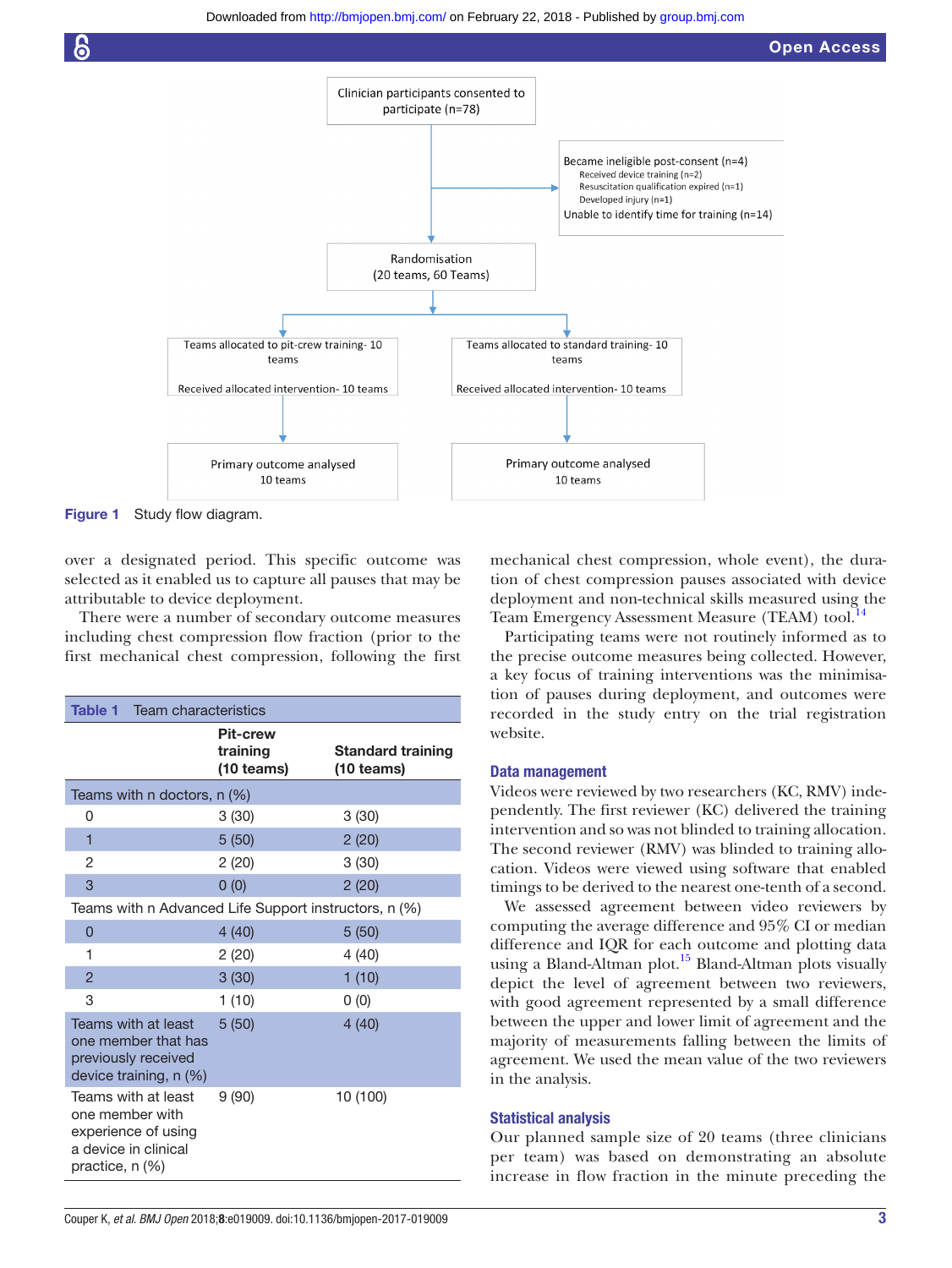| <b>Post and Contract</b>                                                         |                          | ଁ                               |
|----------------------------------------------------------------------------------|--------------------------|---------------------------------|
| <b>Table 2</b> Individual participant characteristics                            |                          |                                 |
|                                                                                  | Pit-crew training (N=30) | <b>Standard training (N=30)</b> |
| Gender                                                                           |                          |                                 |
| Male, n (%)                                                                      | 12 (40.0)                | 14 (46.7)                       |
| Health profession, n (%)                                                         |                          |                                 |
| Doctor                                                                           | 9(30)                    | 14 (46.7)                       |
| <b>Nurse</b>                                                                     | 21(70.0)                 | 12 (40.0)                       |
| Operating department practitioner                                                |                          | 1(3.3)                          |
| Paramedic                                                                        |                          | 2(6.7)                          |
| Other                                                                            |                          | 1(3.3)                          |
| Professional experience, years, median (IQR)                                     | $13.5(6.3 - 21.3)$       | $8.0(3.8-13.5)$                 |
| Grade, n (%)                                                                     |                          |                                 |
| Band 5/FY1                                                                       | 3(10.0)                  | 5(16.7)                         |
| Band 6/SHO                                                                       | 8(26.7)                  | 11 (36.7)                       |
| Band 7/registrar                                                                 | 14 (46.7)                | 9(30.0)                         |
| Band 8+/consultant                                                               | 5(16.7)                  | 5 (16.7)                        |
| Current speciality, n (%)                                                        |                          |                                 |
| Acute medicine                                                                   | 6(20.0)                  | 5 (16.7)                        |
| <b>Critical care</b>                                                             | 11(36.7)                 | 20 (66.7)                       |
| Emergency medicine                                                               | 6(20.0)                  | 2(6.7)                          |
| Surgery                                                                          | 3(10.0)                  | 2(6.7)                          |
| Other                                                                            | 4(13.3)                  | 1(3.3)                          |
| Resuscitation qualification, n (%)                                               |                          |                                 |
| Immediate Life Support provider                                                  | 7(23.3)                  | 7(23.3)                         |
| Advanced Life Support provider                                                   | 12 (40.0)                | 17 (56.7)                       |
| Advanced Life Support instructor                                                 | 11 (36.7)                | 6(20.0)                         |
| Approximate number of cardiac arrests attended in last 6 months,<br>median (IQR) | $4.5(2.0 - 10.0)$        | $8.0(1.8 - 15.8)$               |
| Previously received device training, yes, n (%)                                  | 7(23.3)                  | 4 (13.3)                        |
| Previous use of a device in clinical practice, yes, n (%)                        |                          |                                 |
| If yes, which device, n (%)                                                      | 18 (60.0)                | 17 (56.7)                       |
| <b>LUCAS</b>                                                                     | 10(55.6)                 | 8(47.1)                         |
| AutoPulse                                                                        | 11(61.1)                 | 10 (58.8)                       |
| Thumper                                                                          | 2(11.1)                  | 1(5.9)                          |
| If yes, how many times used, median (IQR)                                        | $2.5(1.0-5.8)$           | $3.0(1.5-4.5)$                  |
|                                                                                  |                          |                                 |

first mechanical chest compression of 0.15 (baseline 0.58, SD 0.10) at 90% power with a P value of 0.05. Due to the nature of the study, we did not increase the sample size to account for drop-outs. If a team member did not attend their allocated training session, then the team would not be eligible and so would not be randomised.

Data analysis was based on intention-to-treat principles. For baseline team and individual data, we report categorical variables as number and percentage, while continuous variables are described as mean (95% CI) or median (IQR), depending on the normality of the data.

All outcomes are assessed at the team level. For normally distributed continuous outcomes, we summarise team performance as mean (95% CI), and compare groups using an independent t-test and report the mean difference, 95% CI and P value. For non-normally distributed continuous outcomes, we summarise group performance as median (IQR) and compare groups using a Mann-Whitney U test and report the P value.

# **RESULTS**

Between June 2016 and September 2016, 78 clinicians consented to participate in the study [\(figure](#page-3-0) 1). Of these, 60 participated in randomised teams. Four participants were excluded after giving consent to participate but prior to randomisation (one identified that their

Open Access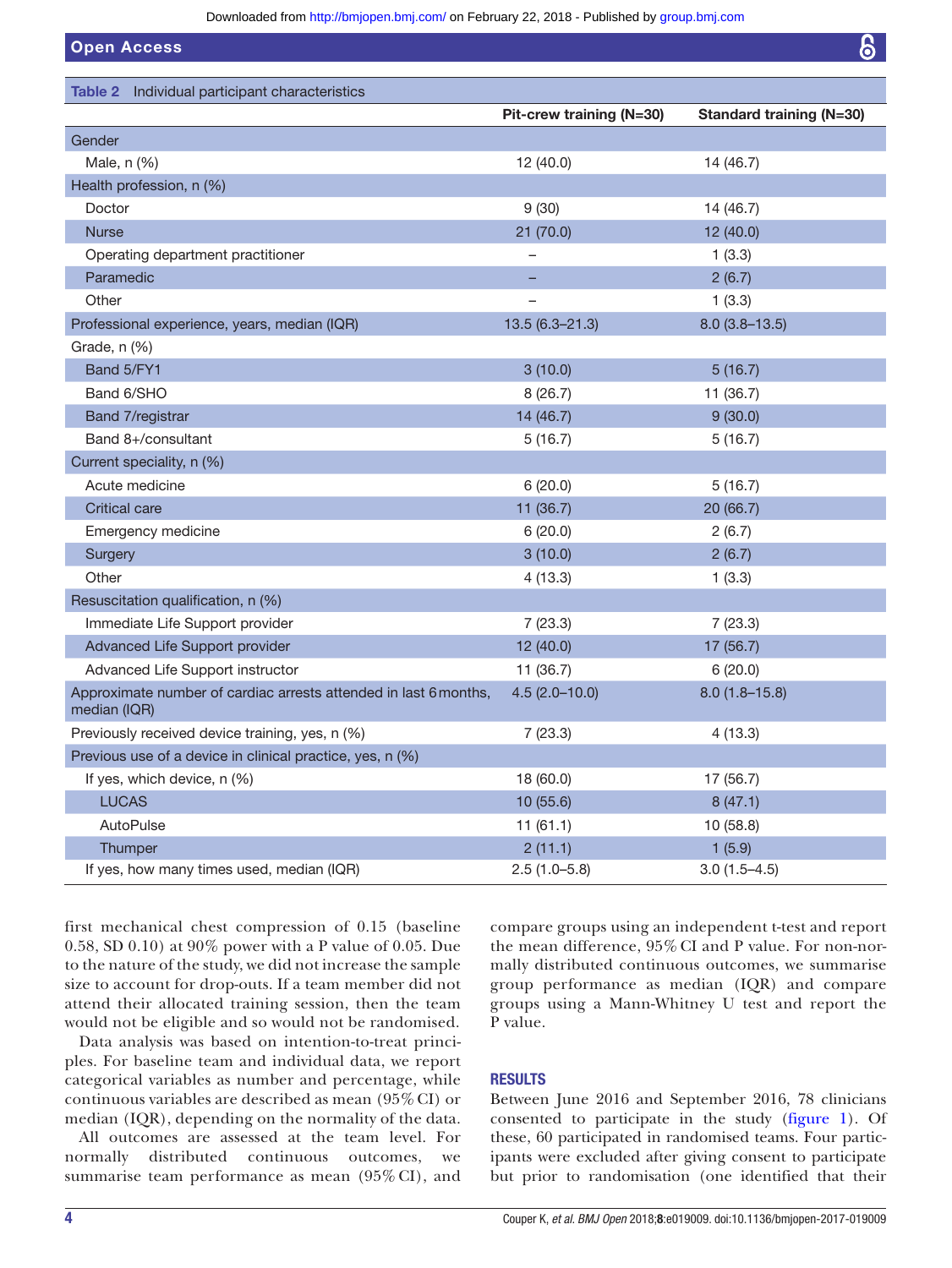Open Access

<span id="page-5-0"></span>

| <b>Pit-crew training</b><br><b>Standard training</b><br>Mean difference<br>$(n=10)$<br>(95% CI)<br>$(n=10)$<br>Device deployment, mean (95% CI) | P value*           |
|-------------------------------------------------------------------------------------------------------------------------------------------------|--------------------|
|                                                                                                                                                 |                    |
|                                                                                                                                                 |                    |
| Flow fraction in minute preceding first<br>0.76 (0.73 to 0.79)<br>0.77 (0.73 to 0.82)<br>$-0.01$ ( $-0.06$ to 0.03) 0.572<br>mechanical CC      |                    |
| Time to deploy back plate (s)<br>3.80 (2.83 to 4.76)<br>3.82 (2.62 to 5.02)<br>$-0.03$ ( $-1.46$ to 1.41)<br>0.971                              |                    |
| Time to deploy upper part of device (s)<br>9.99 (8.84 to 11.14)<br>9.67 (8.02 to 11.32)<br>$0.32$ (-1.55 to 2.19)                               | 0.724              |
| Total pause for mechanical device<br>14.33 (12.62 to 16.03)<br>13.56 (11.05 to 16.06)<br>$0.77$ (-2.04 to 3.58)<br>deployment (s)               | 0.572              |
| Time from device arrival to first mechanical 55.25 (51.63 to 75.24)<br>60.43 (52.70 to 73.99)<br>CC (s), median (IQR)                           | $0.912+$           |
| Compliance with manufacturer's guidelines<br>$8(8-8)$<br>$8(8-8)$<br>(out of 8), median (IQR)                                                   | $0.739+$           |
| CPR quality                                                                                                                                     |                    |
| Flow fraction, mean (95% CI)                                                                                                                    |                    |
| Whole episode<br>0.94 (0.93 to 0.95)<br>0.94 (0.93 to 0.95)<br>$0.00$ (-0.01 to 0.01)                                                           | 0.790              |
| Predevice deployment<br>0.90 (0.89 to 0.92)<br>0.90 (0.88 to 0.91)<br>$0.01$ (-0.01 to 0.03)                                                    | 0.538              |
| Postdevice deployment<br>0.97 (0.96 to 0.98)<br>$0.00$ (-0.01 to 0.01)<br>0.97 (0.96 to 0.98)                                                   | 0.681              |
| Number of pauses>5s, median (IQR)<br>2.00 (1.75 to 3.00)<br>2.50 (1.00 to 4.13)                                                                 | 0.853 <sub>†</sub> |
| Number of shocks delivered, median (IQR)<br>$2(2-2)$<br>$2(2-2)$                                                                                | 1.000+             |
| Shocks delivered appropriately, median<br>$2(2-2)$<br>$2(2-2)$<br>(IQR)                                                                         | 1.000 <sub>†</sub> |
| Perishock pause (s), median (IQR)                                                                                                               |                    |
| $0.00(0.00 - 0.00)$<br>$0.00(0.00 - 0.00)$<br>Preshock pause                                                                                    | 1.000 <sub>†</sub> |
| $0.00$ $(0.00 - 0.00)$<br>$0.00$ $(0.00 - 0.00)$<br>Postshock pause                                                                             | 1.000+             |
| Non-technical skills, TEAM tool                                                                                                                 |                    |
| TEAM tool, component score (out of 44)<br>38.0 (35.7 to 40.3)<br>37.6 (34.8 to 40.4)<br>$0.40$ (-2.94 to 3.74)                                  | 0.804              |
| TEAM tool, global (overall) score (out of 10)<br>8.1 (7.2 to 8.9)<br>$0.15$ (-0.87 to 1.17)<br>7.9 (7.3 to 8.6)                                 | 0.760              |
| Training delivery                                                                                                                               |                    |
| Duration of training, mean (95% CI)‡<br>49.0 (44.0 to 54.0)<br>45.3 (40.5 to 50.1)<br>$3.1$ (-2.7 to 10.1)                                      | 0.244              |

\*By independent t-test unless stated.

†By Mann-Whitney U test.

‡Data point measured directly during training intervention, so not based on assessment from two reviewers.

CC, chest compression; CPR, cardiopulmonary resuscitation; TEAM, Team Emergency Assessment Measure.

resuscitation certification had expired, one developed an injury that prevented use of the device and two received previous practical mechanical device training). For the remaining 13 participants, we were unable to identify a convenient time for training prior to randomising the 20 teams required.

Demographic data at the team and individual level are shown in table [1 and table](#page-3-1) 2, respectively. Team characteristics were comparable between groups. There were some differences between groups at the individual participant level in relation to, for example, clinical experience and specialty.

For the primary outcome, the average difference between reviewers for the 20 cases was 0.01 (95% CI −0.01 to 0.02). Bland-Altman and average differences for other outcomes are included in the electronic supplement (online [supplementary table S3 and figure S1\)](https://dx.doi.org/10.1136/bmjopen-2017-019009). Based on these data, outcome analyses are based on the average data from the two reviewers.

In relation to the primary outcome, we found no difference in the flow fraction preceding the first mechanical chest compression between study groups (0.76 (95% CI 0.73 to 0.79) vs 0.77 (95% CI 0.73 to 0.82), mean differ-ence −0.01 (95% CI −0.06 to 0.03), P=0.572) [\(table](#page-5-0) 3).

The chest compression pause associated with the deployment time of both the back plate and upper part of the device being similar between groups. We also observed no difference between groups in relation to any other secondary outcome.

There were no study adverse events, and all training interventions were delivered as planned, with time taken to deliver training interventions being similar between groups [\(table](#page-5-0) 3). During one simulation test (pit-crew training arm), the device battery failed as due to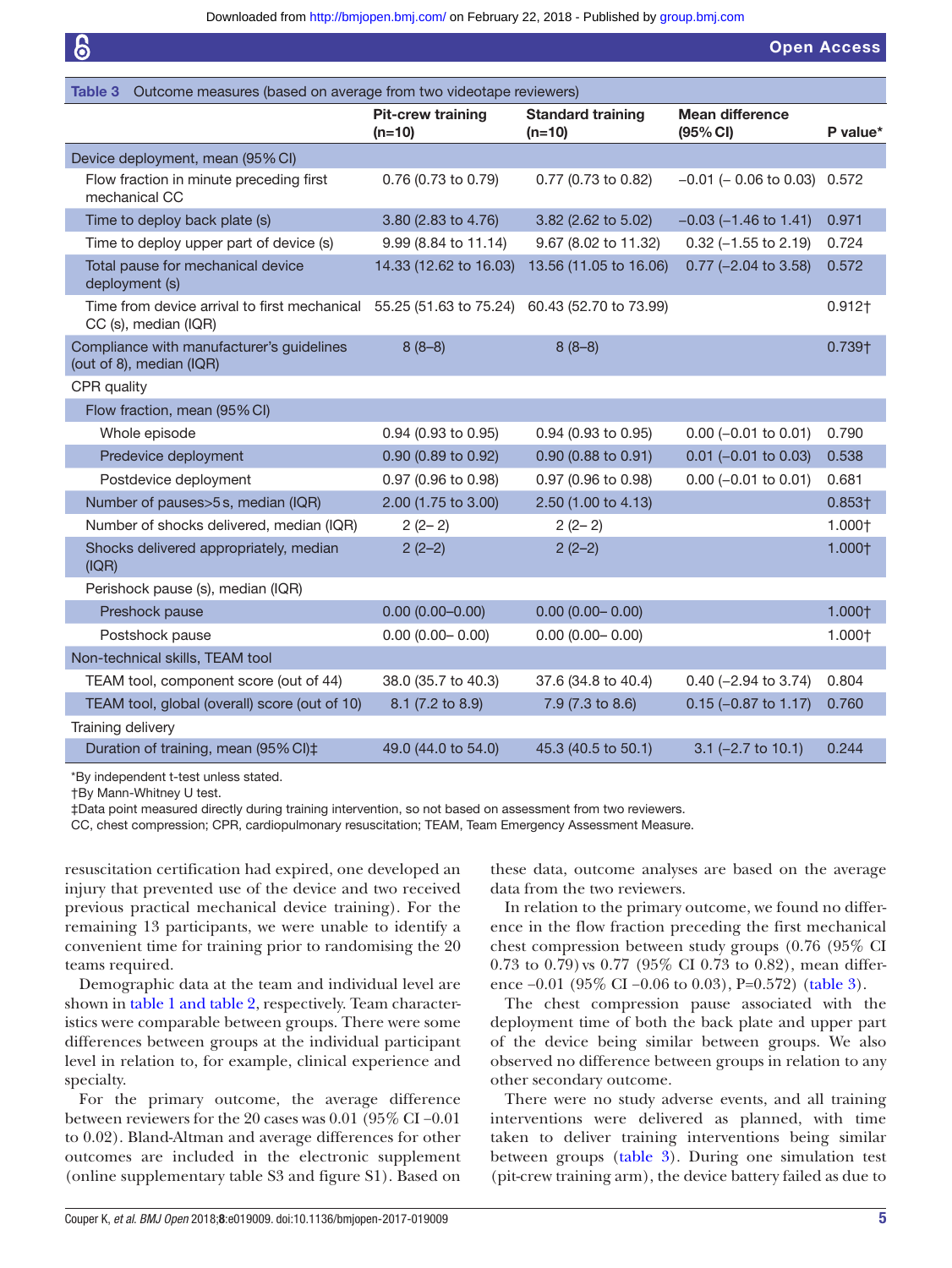researcher error the device battery was not charged prior to training. This battery failure did not affect the primary outcome, but did marginally reduce flow fraction across the whole scenario and following device deployment.

#### **DISCUSSION**

In this randomised controlled manikin trial, we found that the use of a pit-crew training approach, compared with a standard training approach, did not affect the deployment of a mechanical chest compression device in simulated IHCA. Similarly, the use of pit-crew training did not affect any other device deployment, CPR quality or non-technical skills metric.

Our study, in contrast to previous pit-crew cardiac arrest studies, directly compared pit-crew training with a standard training approach.<sup>10 16–20</sup> While not directly comparable, it is noteworthy that previous studies have typically reported an association between implementation of pit-crew principles and improvements in process and patient-focussed outcomes. For example, in a before–after OHCA clinical study, the implementation of pit-crew training alongside real-time feedback and postevent debriefing was associated with an improvement in neurologically intact survival following OHCA (OR 2.3,  $95\%$  CI 1.3 to 4.0).<sup>19</sup>

There are four possible explanations for this apparent contrast in findings. First, previous studies have tended to implement pit-crew training alongside other interventions, such as real-time feedback, additional training and cardiac arrest debriefing. As such, the findings of previous studies may reflect the impact of the overall package of interventions, such that pit-crew training either did not have an independent effect or complementary interventions enhanced its effect. Second, previous studies have adopted an observational design, such that the findings may be attributable to unmeasured confounders rather than the intervention that was implemented.

A third explanation is that where team performance is high, as observed in this study, pit-crew training provides no additional benefit. In Levy *et al*'s before– after study, where the pit-crew training intervention was associated with a marked improvement in care delivery, the median preintervention pause between the final manual chest compression and first mechanical chest compression prior to implementation of pit-crew training was  $21 s$  (IQR 15 to  $31$ ).<sup>[10](#page-7-6)</sup> In contrast, the mean total pause associated with device deployment in the standard training group in this study was about 14s, such that the opportunity for pit-crew training to have a measurable effect on team performance may have been limited.

Finally, it may be that pit-crew concepts provide more value in the clinical setting, compared with simulated cardiac arrest conditions. Replicating the reallife complexity of cardiac arrest management in the simulation laboratory is challenging.<sup>21</sup>  $^{22}$  It is possible that pit-crew training provides most advantage in the

unpredictable clinical setting, where the system provides a clear framework to direct effective team functioning.

Our study has several weakness. First, we tested performance in a simulated cardiac arrest scenario that occurred immediately after the training intervention, such that we do not know how training interventions affected performance either in the longer term or in the clinical setting. Second, participants were often experienced clinicians with frequent exposure to cardiac arrest, so it is unclear whether findings are generalisable to less-experienced clinicians. Third, we found that performance in both groups was markedly better than that estimated in our power calculation, so our study was underpowered to reliably detect a clinically important difference between groups. Fourth, we did not capture participant views on the impact of training approaches on team functioning. Such information may have captured the personal learning style of individuals within the team and how receptive they were to the different training approaches. Finally, while agreement between video reviewers was generally good, there was some variation in relation to the TEAM tool outcomes. However, analysis at an individual reviewer level produced similar results to our overall planned analysis (data not presented).

### **CONCLUSION**

In this randomised controlled manikin trial, we found that pit-crew training, compared with standard device training, did not improve the deployment of mechanical chest compression devices in a simulated cardiac arrest. The time taken to deliver training was similar. Future controlled trials should examine the effect of pit-crew training in the clinical setting and on longterm performance.

Acknowledgements We are grateful to the research participants for giving up their time to participate in the study. We gratefully acknowledge the support of Sister Julia Sampson (Heart of England NHS Foundation Trust) for her support in recruiting participants to the study.

Contributors KC conceived and designed the study, acquired the data, analysed the data, contributed to interpretation of the data, critically revised the manuscript for important intellectual content, drafted the manuscript and approved the final manuscript. RMV analysed the data, contributed to interpretation of the data, critically revised the manuscript for important intellectual content and approved the final manuscript. TQ conceived and designed the study, contributed to interpretation of the data, critically revised the manuscript for important intellectual content and approved the final manuscript. AD conceived and designed the study, contributed to interpretation of the data, critically revised the manuscript for important intellectual content and approved the final manuscript. RL conceived and designed the study, contributed to interpretation of the data, critically revised the manuscript for important intellectual content and approved the final manuscript. BO conceived and designed the study, contributed to interpretation of the data, critically revised the manuscript for important intellectual content and approved the final manuscript. JY contributed to interpretation of the data, critically revised the manuscript for important intellectual content and approved the final manuscript. GDP conceived and designed the study, contributed to interpretation of the data, critically revised the manuscript for important intellectual content and approved the final manuscript.

Funding KC and JY are supported as NIHR postdoctoral research fellows. GDP is an NIHR senior investigator. This research was funded by an NIHR Postdoctoral Research Fellowship (PDF 2015-08-109).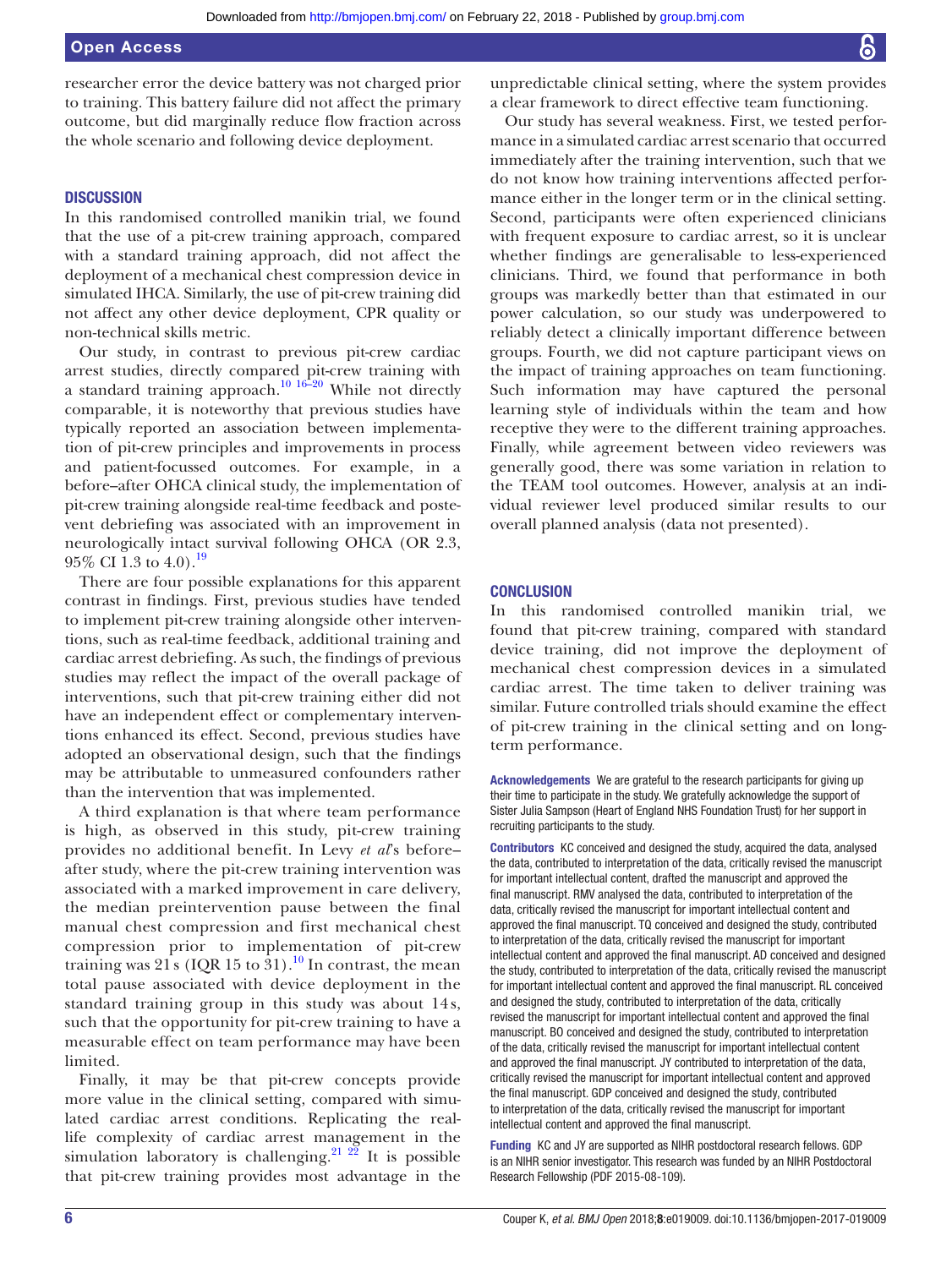Disclaimer The views expressed are those of the authors and not necessarily those of the NHS, the NIHR or the Department of Health. The funder had no role in the design of the study, data collection, data analysis and interpretation or the writing of the manuscript.

Competing interests KC, TQ, RL, JY and GDP report that their organisations have received funding from NIHR for clinical trials on the use of mechanical chest compression devices.

#### Patient consent Obtained.

Ethics approval The study was reviewed and approved by the University of Warwick Biomedical and Scientific Research Ethics Committee.

Provenance and peer review Not commissioned; externally peer reviewed.

Data sharing statement The datasets generated and analysed during the current study are not publicly available to maintain participant confidentiality but are available from the corresponding author on reasonable request.

Open Access This is an Open Access article distributed in accordance with the Creative Commons Attribution Non Commercial (CC BY-NC 4.0) license, which permits others to distribute, remix, adapt, build upon this work non-commercially, and license their derivative works on different terms, provided the original work is properly cited and the use is non-commercial. See: [http://creativecommons.org/](http://creativecommons.org/licenses/by-nc/4.0/) [licenses/by-nc/4.0/](http://creativecommons.org/licenses/by-nc/4.0/)

© Article author(s) (or their employer(s) unless otherwise stated in the text of the article) 2018. All rights reserved. No commercial use is permitted unless otherwise expressly granted.

#### **REFERENCES**

- <span id="page-7-0"></span>1. Couper K, Smyth M, Perkins GD. Mechanical devices for chest compression: to use or not to use? *[Curr Opin Crit Care](http://dx.doi.org/10.1097/MCC.0000000000000200)* 2015;21:188–94.
- <span id="page-7-1"></span>2. Wik L, Kramer-Johansen J, Myklebust H, *et al*. Quality of cardiopulmonary resuscitation during out-of-hospital cardiac arrest. *[JAMA](http://dx.doi.org/10.1001/jama.293.3.299)* 2005;293:299–304.
- 3. Gates S, Quinn T, Deakin CD, *et al*. Mechanical chest compression for out of hospital cardiac arrest: systematic review and metaanalysis. *[Resuscitation](http://dx.doi.org/10.1016/j.resuscitation.2015.07.002)* 2015;94:91–7.
- 4. Perkins GD, Lall R, Quinn T, *et al*. Mechanical versus manual chest compression for out-of-hospital cardiac arrest (PARAMEDIC): a pragmatic, cluster randomised controlled trial. *[Lancet](http://dx.doi.org/10.1016/S0140-6736(14)61886-9)* 2015;385:947–55.
- 5. Talikowska M, Tohira H, Finn J. Cardiopulmonary resuscitation quality and patient survival outcome in cardiac arrest: A systematic review and meta-analysis. *[Resuscitation](http://dx.doi.org/10.1016/j.resuscitation.2015.07.036)* 2015;96:66–77.
- <span id="page-7-2"></span>6. Couper K, Yeung J, Nicholson T, *et al*. Mechanical chest compression devices at in-hospital cardiac arrest: a systematic review and meta-analysis. *[Resuscitation](http://dx.doi.org/10.1016/j.resuscitation.2016.03.004)* 2016;103:24–31.
- <span id="page-7-3"></span>7. Esibov A, Banville I, Chapman FW, *et al*. Mechanical chest compressions improved aspects of CPR in the LINC trial. *[Resuscitation](http://dx.doi.org/10.1016/j.resuscitation.2015.02.028)* 2015;91:116–21.
- <span id="page-7-4"></span>8. Berg RA, Sanders AB, Kern KB, *et al*. Adverse hemodynamic effects of interrupting chest compressions for rescue breathing during cardiopulmonary resuscitation for ventricular fibrillation cardiac arrest. *[Circulation](http://dx.doi.org/10.1161/hc4501.098926)* 2001;104:2465–70.
- <span id="page-7-5"></span>9. Chakraborti C, Boonyasai RT, Wright SM, *et al*. A systematic review of teamwork training interventions in medical student and resident education. *[J Gen Intern Med](http://dx.doi.org/10.1007/s11606-008-0600-6)* 2008;23:846–53.
- <span id="page-7-6"></span>10. Levy M, Yost D, Walker RG, *et al*. A quality improvement initiative to optimize use of a mechanical chest compression device within a high-performance CPR approach to out-of-hospital cardiac arrest resuscitation. *[Resuscitation](http://dx.doi.org/10.1016/j.resuscitation.2015.04.005)* 2015;92:32–7.
- <span id="page-7-7"></span>11. Resuscitation Council (UK). Quality standards for cardiopulmonary resuscitation practice and training. [http://www.resus.org.uk/pages/](http://www.resus.org.uk/pages/QSCPR_Acute.htm) [QSCPR\\_Acute.htm](http://www.resus.org.uk/pages/QSCPR_Acute.htm) (accessed 24 May 2017).
- <span id="page-7-8"></span>12. Haig KM, Sutton S, Whittington J. SBAR: a shared mental model for improving communication between clinicians. *[Jt Comm J Qual](http://dx.doi.org/10.1016/S1553-7250(06)32022-3)  [Patient Saf](http://dx.doi.org/10.1016/S1553-7250(06)32022-3)* 2006;32:167–75.
- <span id="page-7-9"></span>13. Hoffmann TC, Glasziou PP, Boutron I, *et al*. Better reporting of interventions: template for intervention description and replication (TIDieR) checklist and guide. *[BMJ](http://dx.doi.org/10.1136/bmj.g1687)* 2014;348:g1687.
- <span id="page-7-10"></span>14. Cooper S, Cant R, Porter J, *et al*. Rating medical emergency teamwork performance: development of the Team Emergency Assessment Measure (TEAM). *[Resuscitation](http://dx.doi.org/10.1016/j.resuscitation.2009.11.027)* 2010;81:446–52.
- <span id="page-7-11"></span>15. Bland JM, Altman DG. Statistical methods for assessing agreement between two methods of clinical measurement. *[Lancet](http://dx.doi.org/10.1016/S0140-6736(86)90837-8)* 1986;1:307–10.
- 16. Spiro JR, White S, Quinn N, *et al*. Automated cardiopulmonary resuscitation using a load-distributing band external cardiac support device for in-hospital cardiac arrest: a single centre experience of AutoPulse-CPR. *[Int J Cardiol](http://dx.doi.org/10.1016/j.ijcard.2014.11.109)* 2015;180:7–14.
- 17. Bobrow BJ, Vadeboncoeur TF, Stolz U, *et al*. The influence of scenario-based training and real-time audiovisual feedback on outof-hospital cardiopulmonary resuscitation quality and survival from out-of-hospital cardiac arrest. *[Ann Emerg Med](http://dx.doi.org/10.1016/j.annemergmed.2012.12.020)* 2013;62:47–56.
- 18. Braithwaite S, Friesen JE, Hadley S, *et al*. A tale of three successful EMS systems. How coordinated "pit crew" procedures have helped improve cardiac arrest resuscitations in the field. *[JEMS](http://www.ncbi.nlm.nih.gov/pubmed/25622469)* 2014;Suppl:28–35.
- <span id="page-7-12"></span>19. Hopkins CL, Burk C, Moser S, *et al*. Implementation of pit crew approach and cardiopulmonary resuscitation metrics for out-ofhospital cardiac arrest improves patient survival and neurological outcome. *[J Am Heart Assoc](http://dx.doi.org/10.1161/JAHA.115.002892)* 2016;5:e002892.
- 20. Ong ME, Quah JL, Annathurai A, *et al*. Improving the quality of cardiopulmonary resuscitation by training dedicated cardiac arrest teams incorporating a mechanical load-distributing device at the emergency department. *[Resuscitation](http://dx.doi.org/10.1016/j.resuscitation.2012.07.033)* 2013;84:508–14.
- <span id="page-7-13"></span>21. Perkins GD. Simulation in resuscitation training. *[Resuscitation](http://dx.doi.org/10.1016/j.resuscitation.2007.01.005)* 2007;73:202–11.
- 22. Yeung J. Transforming a team of experts into an expert team. *[Resuscitation](http://dx.doi.org/10.1016/j.resuscitation.2016.02.001)* 2016;101:A1–A2.